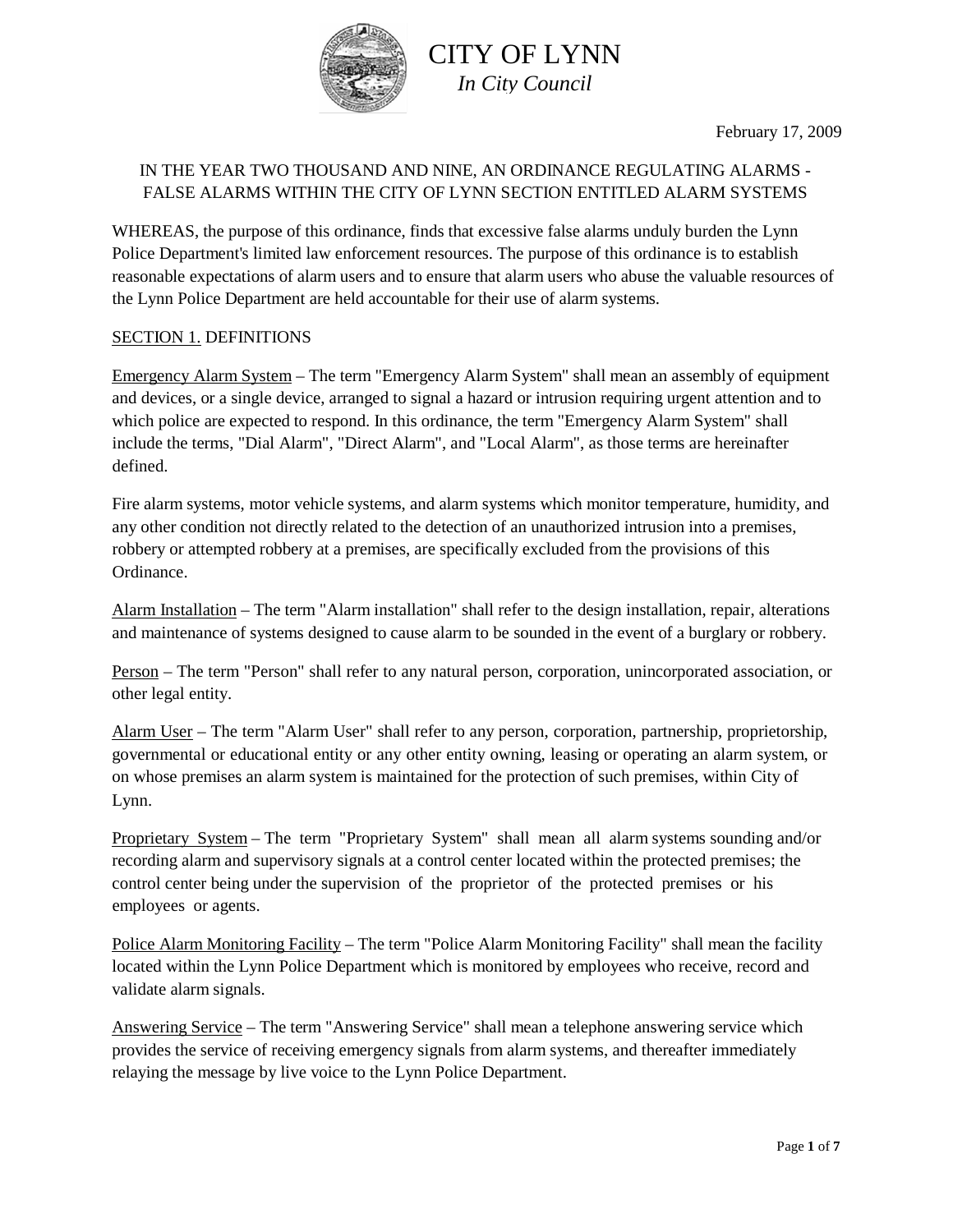

Dial Alarm – The term "Dial Alarm" shall mean an alarm system which automatically selects a telephone line connected to the Lynn Police Department and reproduced a prerecorded voice massage or coded signal indicating the existence of an emergency situation that the alarm system is designed to detect.

Local Alarm – The term "Local Alarm" shall mean any alarm system which may, or may not be connected to the police monitoring facility or to a central station or answering service, which when activated, causes an audible and/or visual signaling device at the premises within which the alarm system is installed.

Manual Alarm – The terms "Manual Alarm" shall mean any alarm in which the activation of the alarm is initiated by the direct action of the alarm user, his agents, or employees, and is installed to elicit a police response to a burglary, attempted burglary, robbery or attempted robbery.

False Alarm – The term "False Alarm" means (1) the activation of an alarm system through mechanical failure, malfunction, improper installation, or negligence of the user of an alarm system or of his employees or agents: (2) any signal or oral communication transmitted to the Police Department requesting, requiring or resulting in a response on the part of the Police Department when, in fact, there has been no unauthorized intrusion or attempted unauthorized intrusion into a premises and no attempted robbery at a premises. Notwithstanding the foregoing, a false alarm shall not include an alarm which can reasonably be determined to have been caused or activated by unusually violent conditions of nature nor does it include other extraordinary circumstances not reasonably subject to control by the alarm user.

City – The term "City" shall mean the City of Lynn, Massachusetts.

Police Department – The term "Police" or "Police Department" shall mean the City of Lynn Police Department, or any authorized agent thereof.

Police Chief – The term "Police Chief shall mean the Chief of Police of the City of Lynn or his/her designated representative.

Inspectional Services Chief – The term "Inspections! Services Chief shall mean the Chief of the Inspectional Services Department of the City of Lynn or his/her designated representative.

Public Safety Committee – The term "Public Safety Committee" shall mean the Public Safety Committee as created under the City of Lynn Charter and functioning under the Lynn City Council.

Public Nuisance – The term "Public Nuisance" shall mean anything which annoys, injures, or endangers the comfort, repose, health or safety of any persons or of any community or neighborhood.

Permit – The term "Permit" shall mean written permission, duly granted to an applicant by the City upon payment of the required fee.

Permit Year – The term "Permit Year" means a 12-month period, beginning January 1, and ending December 31 of each year.

Alarm Company – The term "Alarm Company" shall mean any facility or company doing business within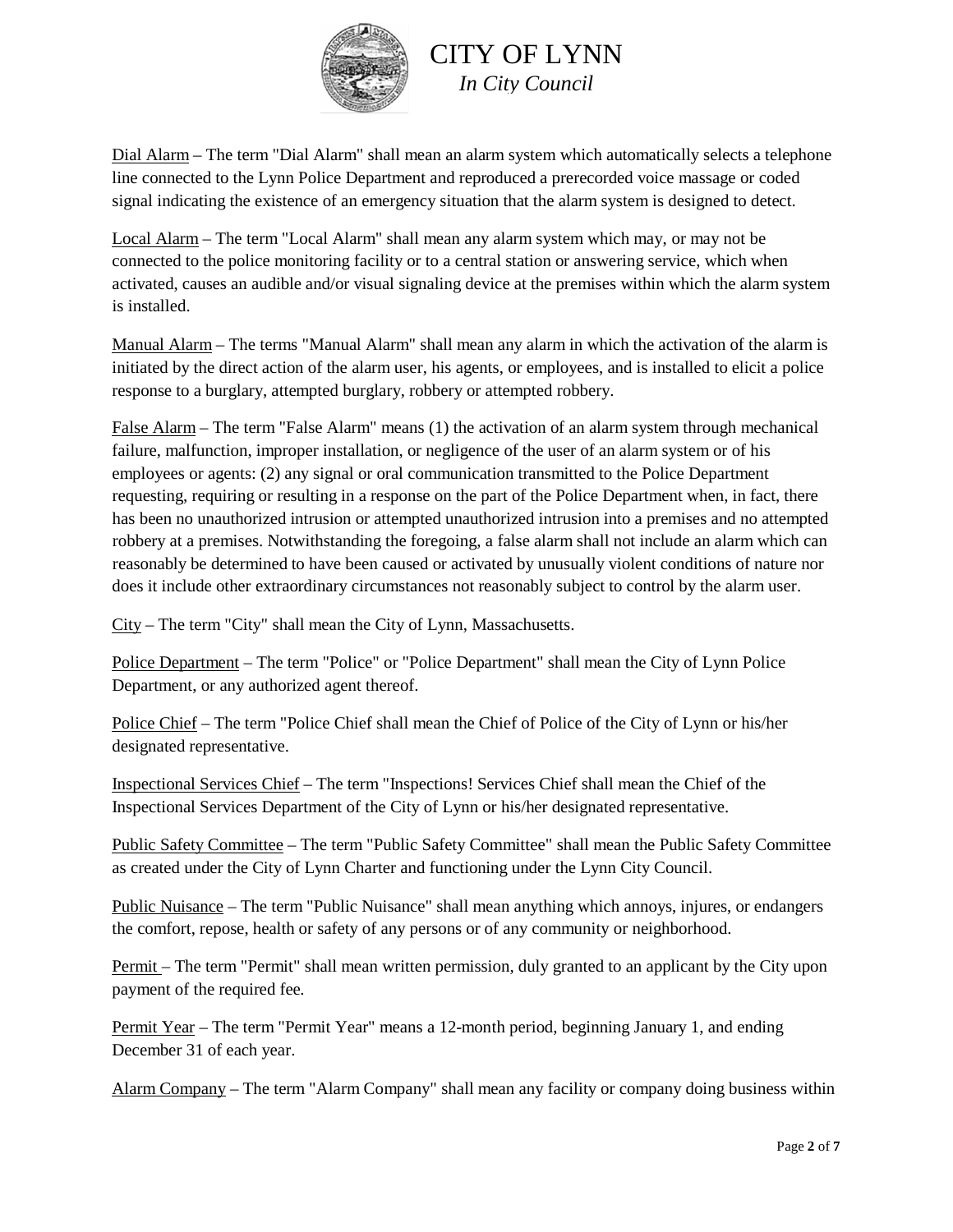

the City of Lynn where said business involves the installation, service or monitoring of a security alarm system, and is staffed by employees who receive, record, or validate alarm signal, and relay the information of such signals to the Lynn Police Department by any means.

Enhanced Call Verification – The term "Enhanced Call Verification" (hereafter "ECV") shall mean the ANSI/CSAA ECV Standard for the monitoring of alarm systems. Enhanced Verification is the attempt by an alarm company personnel to verify that no emergency appears to exist, at the monitored premises, by means of more thorough procedures such as multiple verification calls, live audio or video, cross zoning, other means or a combination of these procedures.

SIA Control Panel Standard CP-01 – The term "CP-or means the American National Standard Institute (ANSI) approved Security Industry Association (SIA) CP-01 Control Panel Standard, as may be updated from time to time, that details recommended design features for security system control panels and their associated arming and disarming devices to reduce false alarms. Control panels built and tested to this standard by a nationally recognized testing organization, will be marked to state: "Design evaluated in accordance with SIA CP-01 Control Panel Standard Features for False Alarm Reduction."

Soak Period – Soak period shall mean the first 5 days immediately following the installation of a new alarm system.

#### SECTION 2, ALARM PERMIT

Beginning thirty (30) days after enactment of this ordinance, every "alarm user", excluding those with existing alarm systems and/or contract privately for the monitoring services of an Alarm Company, shall make application for a permit which shall be required to maintain and/or operate an "Emergency Alarm System" within the City of Lynn. Upon updating existing systems, alarm users, other than those who employ an Alarm Company, are to comply with the provisions of this section.

The Inspectional Services Chief is hereby authorized to issue a permit to any owner of property located within the City of Lynn or the lesser thereof, to maintain, install, and modify an alarm system upon application to him, and subject to the following provisions:

- a. The alarm user, that does not contract privately with an Alarm Company or is exempt from this ordinance, upon applying for the permit, shall provide to the Inspectional Services Chief the name, address, and current telephone number of at least two persons for one family residences and three persons for all other property who will retrievable at all times for the purpose of responding to alarms by personally appearing at the building protected following an alarm of any kind. The alarm user's information will be provided by the Inspectional Services Chief to the Chief of the Lynn Police Department.
- b. The Inspectional Services Chief, upon application to him/her for a permit, shall, in his/her sound judgment, determine whether the application conforms to the requirements of this ordinance, that the facts stated therein are true and accurate; and he/she may cause such system to be inspected, to determine whether such system is reasonably operational.
- c. All information obtained pursuant to this ordinance shall be kept confidential and shall be for the use of the Inspectional Services Chief and the Chief of Police.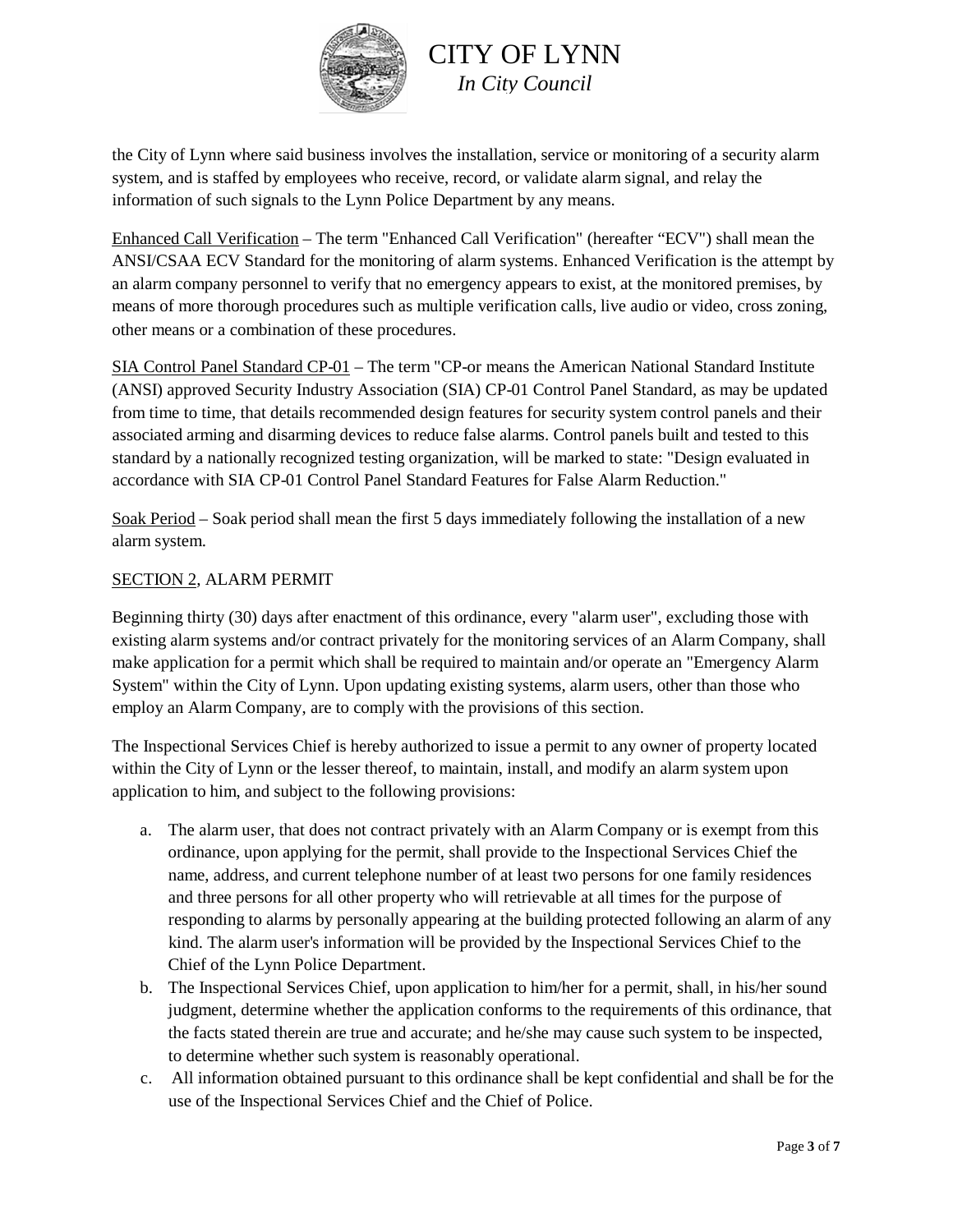

- d. It shall be the responsibility of the permit holder to keep all information necessary for proper notification, with the Inspectional Services Chief, current and up to date.
- e. A "Residential Permit" shall include all private dwellings, individual apartments, or condominium units, occupied primarily by the applicant, for which the applicant.
- f. A "Commercial Permit" shall include all businesses, corporations, or unincorporated associations.
- g. All federal, state, county, or local government agencies that operate alarm systems, shall be exempt from all permits, but shall comply with all other requirements of this ordinance, and with all requests of the Inspectional Services Chief and the Chief of Police.
- h. All alarm users to whom a permit has been issued, shall keep the permit within the protected premises for which the permit was issued.
- i. Any alarm permit issued under this ordinance shall be made available for inspection, suspension, or revocation purposes, upon the demand of any authorized Lynn Police Officer or designated employee of the Inspectional Services Department.
- j. Failure to comply with any of the provisions of this ordinance may constitute grounds for the Inspectional Services Chief or the Chief of Police to deny the issuance of a permit, or suspend/ revoke an existing permit.

## SECTION 3. DUTIES OF THE ALARM USER

- a. Maintain the premises and the alarm system in a method that will reduce or eliminate false alarms.
- b. All new systems and service replacements are required to install and maintain ANSI/SIA CP-01 approved control panels in new or existing alarm systems.
- c. Must respond or cause a representative to respond to the alarm system's location and/or deactivate a malfunctioning alarm within thirty (30) minutes when notified by the Lynn Police Department or Inspectional Services directly or via the user's alarm monitoring service or hired alarm company.

## SECTION 4. DUTIES OF THE ALARM COMPANY

- a. Any alarm company engaged in the alarm business within the City of Lynn, shall comply with the following:
	- 1. Obtain and maintain the required state license(s) of an alarm company
	- 2. Be able to provide the name, address, and telephone number of the alarm user or a designee, who can be called in an emergency or to effect repairs 24 hours a day
	- 3. Be able to provide the most current contact information for the alarm user
	- 4. Notify the Inspectional Services Department and Lynn Police Department of an alarm systems soak period
- b. Thirty (30) days after enactment of this Ordinance, alarm companies shall install only ANSI/SIA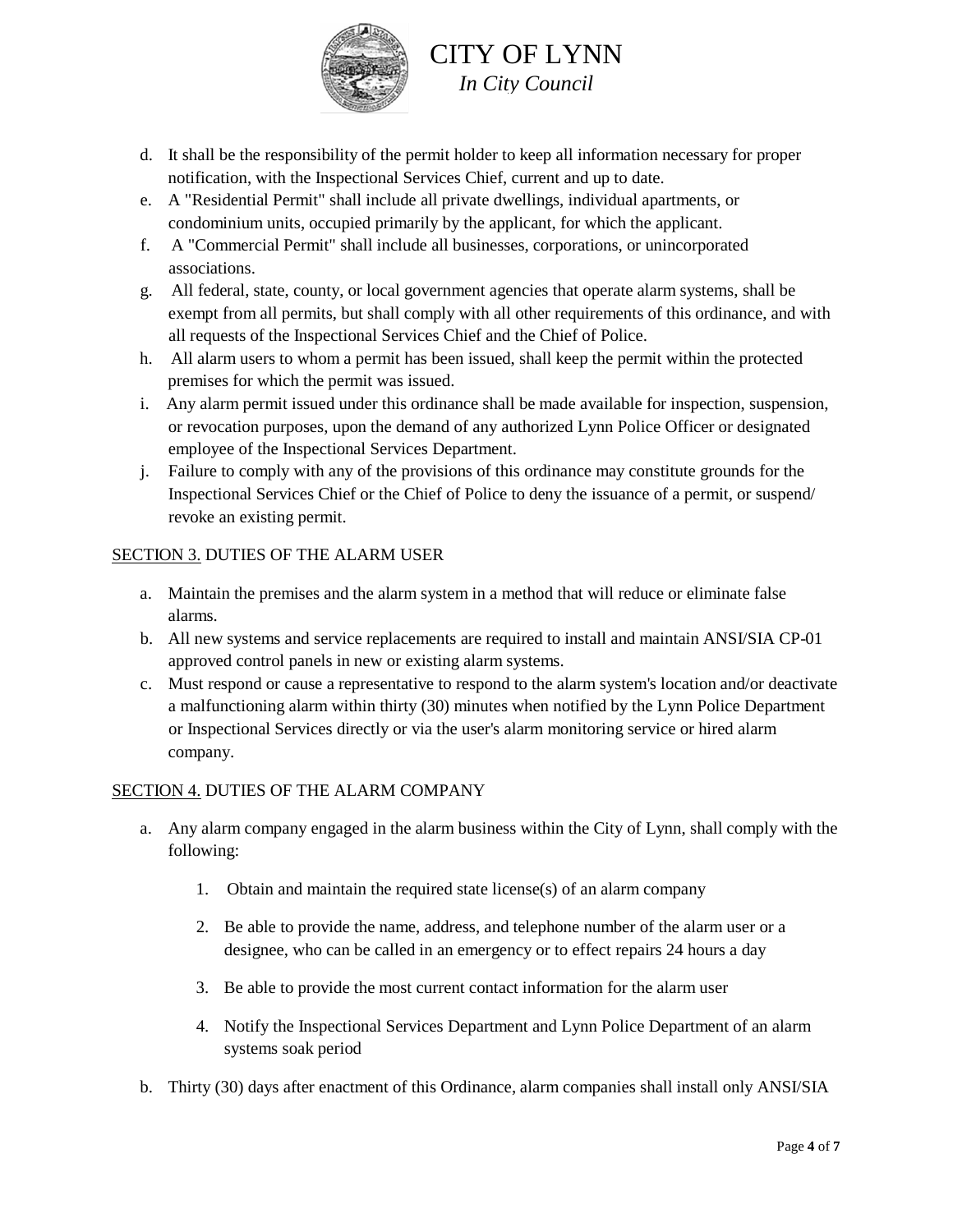

approved CP-01 alarm control panels on all new or service replacements. Existing systems are not required to retrofit to CP-01 approved panels unless the existing alarm panel is being replaced.

- c. Prior to activation of the alarm system, the alarm company must provide instructions explaining the proper operation of the alarm system to the alarm user
- d. Provide written information of how to obtain service from the alarm company for the alarm system
- e. An alarm company performing monitoring services shall:
	- 1. Employ the ANSI/CSAA approved Enhanced Call Verification method when attempting to verify, by calling the alarm site and/or alarm user by telephone, to determine whether an alarm signal is valid before requesting dispatch. Telephone verification shall require, as a minimum that a second call be made to a different number, if the first attempt fails to reach an alarm user who can properly identify themselves to attempt to determine whether an alarm signal is valid, EXCEPT in the case of a panic or robbery-in-progress alarm, or in cases where a crime-in-progress has been verified by video and/or audible means.
	- 2. Communicate any available information about the alarm.
	- 3. Communicate a cancellation to the law enforcement communications center as soon as possible following a determination that response is unnecessary
- f. Provide a "Soak Period" on all new installations whereby there will be no dispatch requests made in the first 5 days following the completion of a new alarm installation, said Soak Period being intended as a familiarization period for new alarm users. In cases where special conditions or threat exists the Alarm Company can request a waiver from the Inspectional Services Chief.

#### SECTION 5. ENFORCEMENT OF PROVISIONS

- a. Excessive False Alarms: It is hereby found and determined that three (3) or more false alarms within a year is excessive, constitutes a public nuisance, and shall be unlawful. Costs for excessive false alarms within a permit year of twelve (12) months may be assessed against an alarm user as follows:\*
	- First and Second false alarms Written Warning
	- Third false alarm \$50.00
	- Fourth and Fifth false alarms \$150.00
	- Sixth or more false alarms \$300.00
	- **\* (Exemptions see §5(G), §5(H))**
- b. Cancellation of Signal: If cancellation of an alarm occurs prior to law enforcement arriving at the scene, this is not a false alarm and no warning/fee will be assessed.
- c. Multiple Activations: Multiple activations of an alarm within a twenty-four (24) hour period may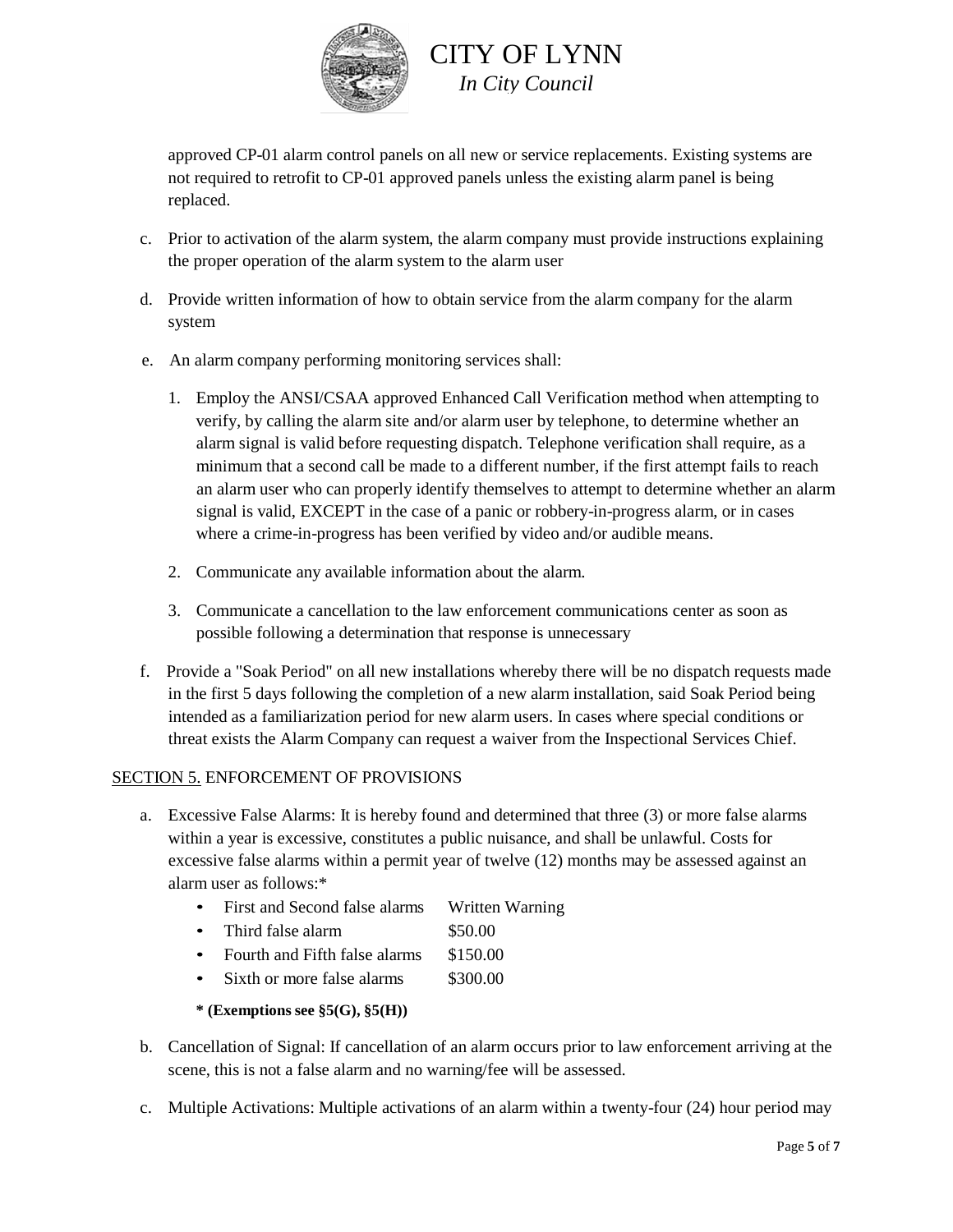

be considered as one false alarm for the purposes of charged fees.

- d. Payment of Fees/Fines: Fees and fines shall be paid within thirty (30) days from the date of the violation notice.
- e. Discontinuance of Law Enforcement Response: The failure of an alarm user to make payment of any civil fees assessed under this ordinance within ninety (90) days from the date of the notice may result in discontinuance of the Lynn Police Department's response to alarm signals that may occur at the premises described in the alarm user's permit until payment is received.

Upon recording multiple activations, two (2) or more false alarms, within a twenty-four (24) hour period, the Lynn Police Department may elect not to respond to any further alarm signals within a forty-eight (48) hour period, or until the alarm is repaired.

Upon determination by the Inspectional Services Chief and/or Lynn Police Chief that an alarm user is a habitual violator of this ordinance, the Lynn Police Department is permitted to refuse responding to any further alarm signals until the alarm user complies with the ordinance.

In the event that the Inspectional Services Chief and/or Lynn Police Department records six (6) false alarms within a permit year from a particular alarm system, the Inspectional Services Chief may order that said alarm system be suspended for a period of not less than six (6) months from the date the alarm system is found to record the sixth (6) false alarm. Any such order of suspension shall be preceded by a written notice of intent to the alarm user and Chief of Police by the Inspectional Services Chief. Any such suspension shall be effectuated within ten (10) days from the date of mailing of the Inspectional Services Chiefs order.

Upon receipt of a notice of intent to suspend or refuse the dispatch of police officers to an alarm user, pursuant to this ordinance, the alarm user may, within five (5) days of such receipt, submit a written request for a hearing before the Inspectional Services Chief or his/her designee setting forth the reasons why the permit should not be revoked or suspended.

At the hearing before the Inspectional Services Chief or his/her designee, the alarm user shall have the right to present evidence and to be represented by counsel. Such a hearing shall be informal and shall not be subject to the rules of evidence or formal courtroom criminal or civil procedure. After the hearing, the Inspectional Services Chief, or his/her designee, may either issue an order of revocation, withdraw the notice of revocation or suspend the alarm user until such time that he/she is satisfied that the cause (or causes) of the false alarms has (or have) been eliminated. Alarm user may present such evidence to the Inspectional Services Chief, or his/her designee, as certified documentation that the alarm system has been inspected by a licensed alarm professional, that the alarm user has contracted with an Alarm Company, and/or that the alarm system was brought into accordance with the provisions of this ordinance.

Any alarm user who has, in accordance with this section, been found in violation of said ordinance and as a result had its alarm system response privileges revoked/suspended by the Inspectional Services Chief, may appeal the order of revocation/suspension to the Public Safety